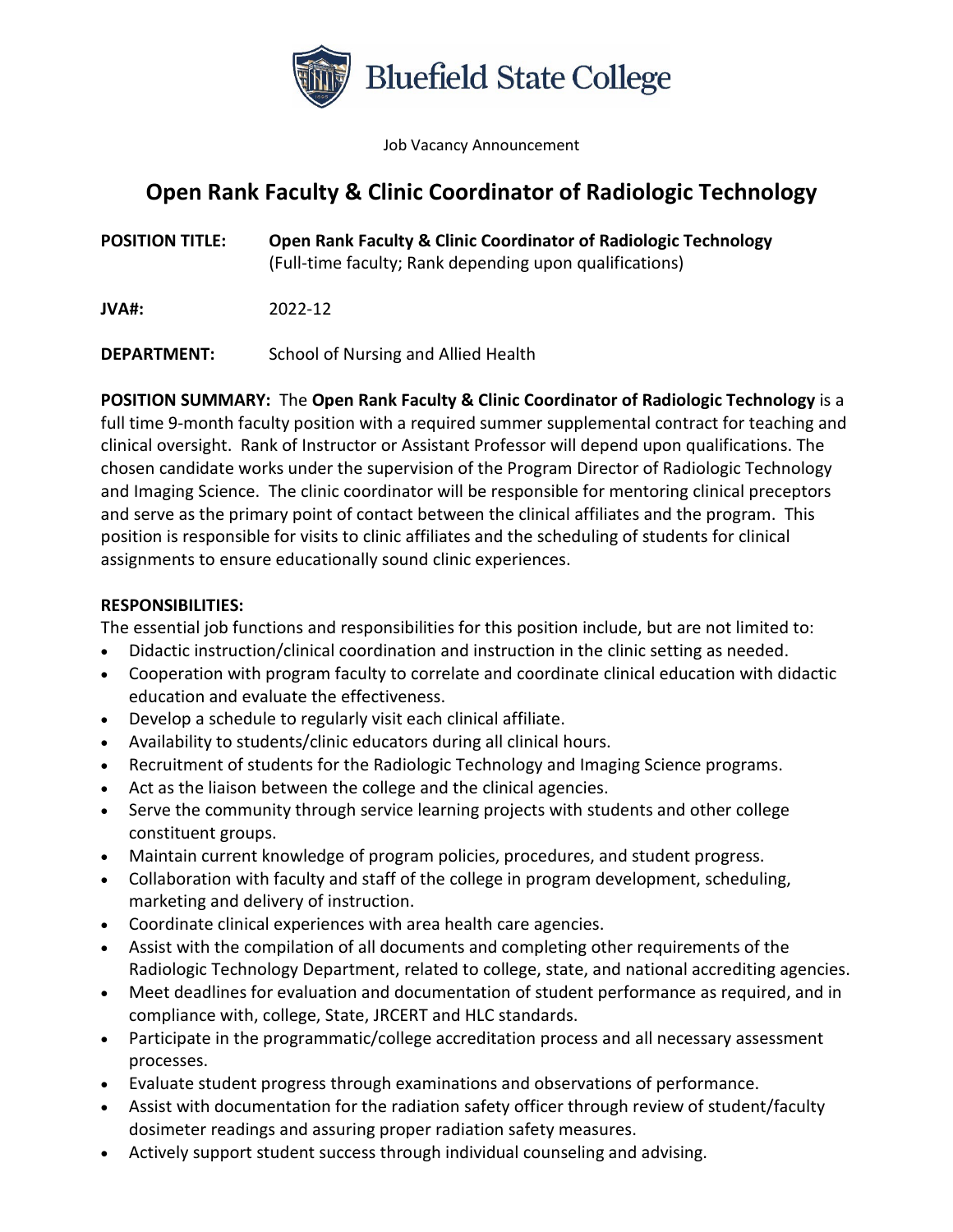- Participate in department, school, and general faculty meetings, applicable college committee activities, and other forms of college and community service.
- Maintain an active program of professional development related to individual, professional, and institutional needs.
- Make recommendations of budgetary, curriculum and program management matters to the Program Director of Radiology.
- Work cooperatively with the Program Director and clinical preceptors to complete and update clinical evaluations tools, handbooks and clinical curriculum.
- Maintain clinical education documents including records of student performance and competency procedures.
- Completing other duties and responsibilities as assigned.

## **MINIMUM REQUIRED QUALIFICATIONS:**

- Bachelor's degree in Radiography or other healthcare field from an accredited institution is required; Master's degree preferred. Candidates without the Master's degree would be required to enroll and complete the degree within 3 years post-employment;
- Minimum of three (3) years of full-time work and/or instructional experience in the field as a radiographer is required with five (5) years of experienced preferred;
- Valid certification/licensure through the American Registry of Radiologic Technologists (ARRT) and the West Virginia Medical Imaging and Radiation Therapy Board of Examiners (WVMIRT) required;
- Proficiency in curriculum development, supervision, instruction, evaluation, and academic advising;
- At least one (1) year experience as an instructor in a JRCERT accredited program; and
- Current knowledge and current practice of radiography or an imaging modality.

**COMPENSATION:** Salary is commensurate with qualifications and experience. Position is dependent upon available funding.

**THE COLLEGE:** The mission of Bluefield State College is to provide students an affordable, accessible opportunity for public higher education. A historically black institution, Bluefield State College prepares students for diverse professions, graduate study, informed citizenship, community involvement, and public service in an ever-changing global society. More information about the College is available at [www.bluefieldstate.edu.](http://www.bluefieldstate.edu/)

**APPLICATION PROCEDURE:** Completed applications are to be submitted in electronic format only to [humanresources@bluefieldstate.edu](mailto:humanresources@bluefieldstate.edu) and must include:

- 1. Letter of interest specific to the position;
- 2. A completed BSC Employment Application (form available at [https://www.bluefieldstate.edu/resources/human-resources/jobs\)](https://www.bluefieldstate.edu/resources/human-resources/jobs);
- 3. Resume/CV;
- 4. Proof of ARRT certification and WVMIRT Licensure;
- 5. Contact information for at least three professional references; and
- 6. Transcripts (unofficial transcripts are acceptable for the application process; official transcripts will be required of the selected candidate).